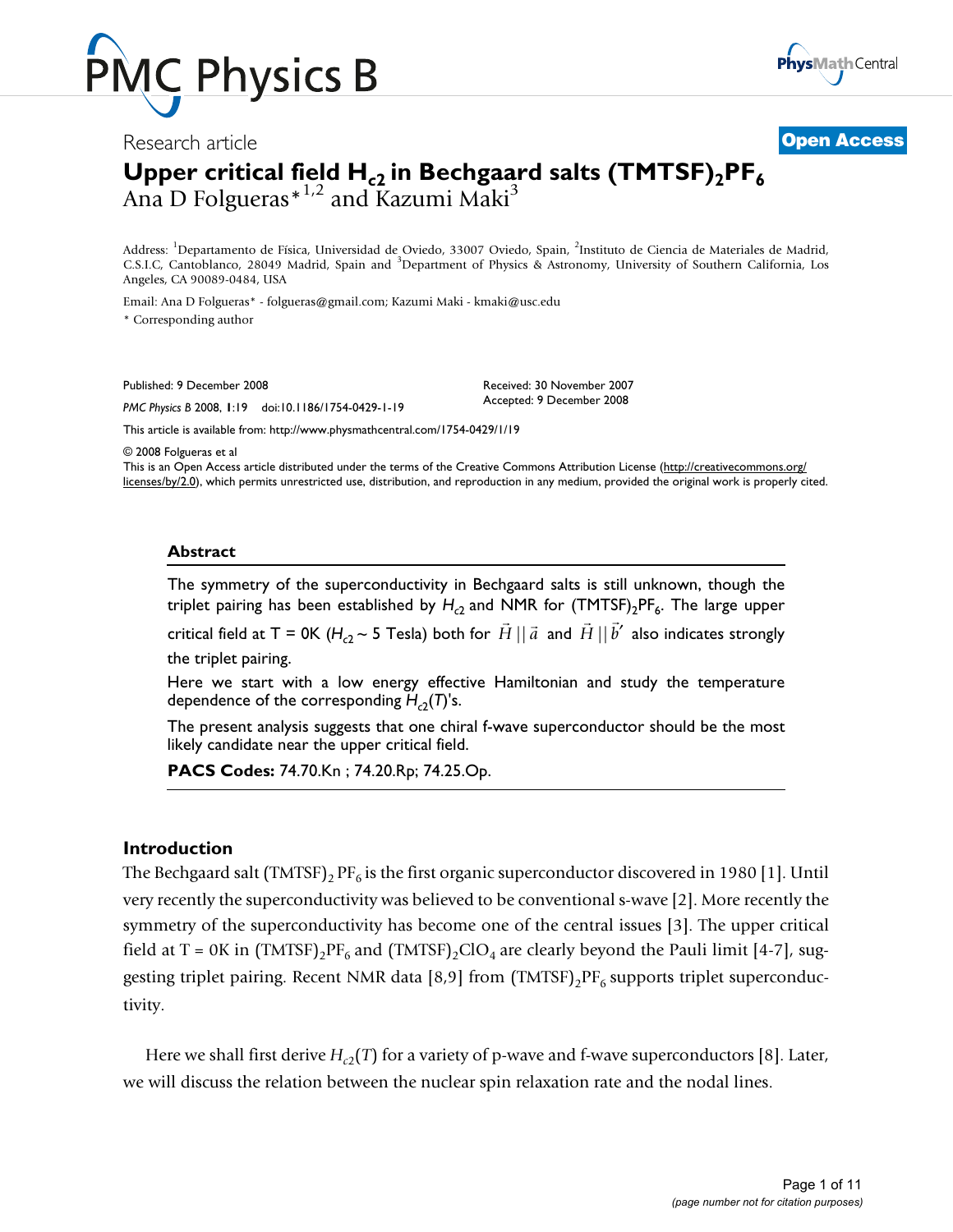### *Theoretical model*

In the following we shall examine the upper critical field of these superconductors following the standard method initiated by Gor'kov [10] and extended by Luk'yanchuk and Mineev [11] for unconventional superconductors. Also we take the quasiparticle energy in the normal state as in the standard model for Bechgaard salts [2]

$$
\xi(k) = v(|k_a| - k_F) - 2t_b \cos(\vec{bk}) - 2t_c \cos(\vec{ck})
$$
 (1)

with  $v : v_b : v_c \sim 1 : 1/10 : 1/300$  and  $v = v_a$ ,  $v_b = \sqrt{2t_b}b$  and  $v_c = \sqrt{2t_c}c$ ; for example, P. M. Grant [12] gives  $v_c \sim 1$  meV,  $t_b \sim 26.2$  meV and  $t_a \sim 365$  meV.

There are earlier analysis of  $H<sub>c2</sub>$  of Bechgaard salts starting from the one dimensional models [13,14]. However, those models predict diverging  $H_{c2}(T)$  for  $T \rightarrow 0K$  or the reentrance behaviour, which have not been observed in the experiments [4,5]. The one dimensional model, like the one proposed by Lebed [13,15] is valid only when  $2t_c < 2.14T_c \sim 3 K$ , in Bechgaard salts it is believed that the transfer integral in the *c* direction is  $2t_c \sim 10 - 30$  K while the superconducting transition temperature is  $T_c \sim 1.2$  K, so the 1D model is unrealistic. Also, the quasilinear *T* dependence of  $H_{c2}(T)$  in both (TMTSF)<sub>2</sub>PF<sub>6</sub> and (TMTSF)<sub>2</sub>ClO<sub>4</sub> is very unusual.

We consider a 3D model, though strongly anisotropic. We start with a continuum model, where the cristal anisotropy is incorporated only through the great anisotropies of the Fermi velocities. We have considered chiral superconductors because these symmetries have been shown to lead to higher  $H_{c2}$ s. In the absence of an applied magnetic field, we could obtain one of those chiral states as a combination of two different order parameters (with two different transition temperatures), but the external magnetic field breaks the time reversal symmetry, allowing the formation of a chiral state in the superconducting phase (see [16]).

Among the symmetries we have considered, the chiral f-wave superconductor with  $\Delta(k) \sim \left(\frac{1}{\sqrt{2}} \text{sgn}(k_a) + i \sin \chi_2\right)$  cos  $\chi_2$ , looks most promising, where  $\chi_1 = bk$  and  $\chi_2 = ck$  are and  $\vec{c}$  the cristal vectors.  $\rightarrow$  $\overline{k}$ ) ~  $\left(\frac{1}{\sqrt{2}}$  sgn(k<sub>a</sub>) + *i* sin  $\chi_2$ ) cos  $\chi_2$  $\vec{bk}$  and  $\chi_2 = \vec{ck}$  are  $\vec{b}$ 

Moreover, if the superconductor belongs to one of the nodal superconductors [17,18] and if nodes lay parallel to  $k_c$  within the two sheets of the Fermi surface, the angle dependent nuclear spin relaxation rate  $T_1^{-1}$  in a magnetic field rotated within the *b' - c*\* plane will tell the nodal directions.  $\frac{1}{2}$ *kc*

Before proceeding, we show  $|(\Delta(k))|$  of two chiral f-wave superconductors in Fig. 1a) and 1b).  $\rightarrow$ *k*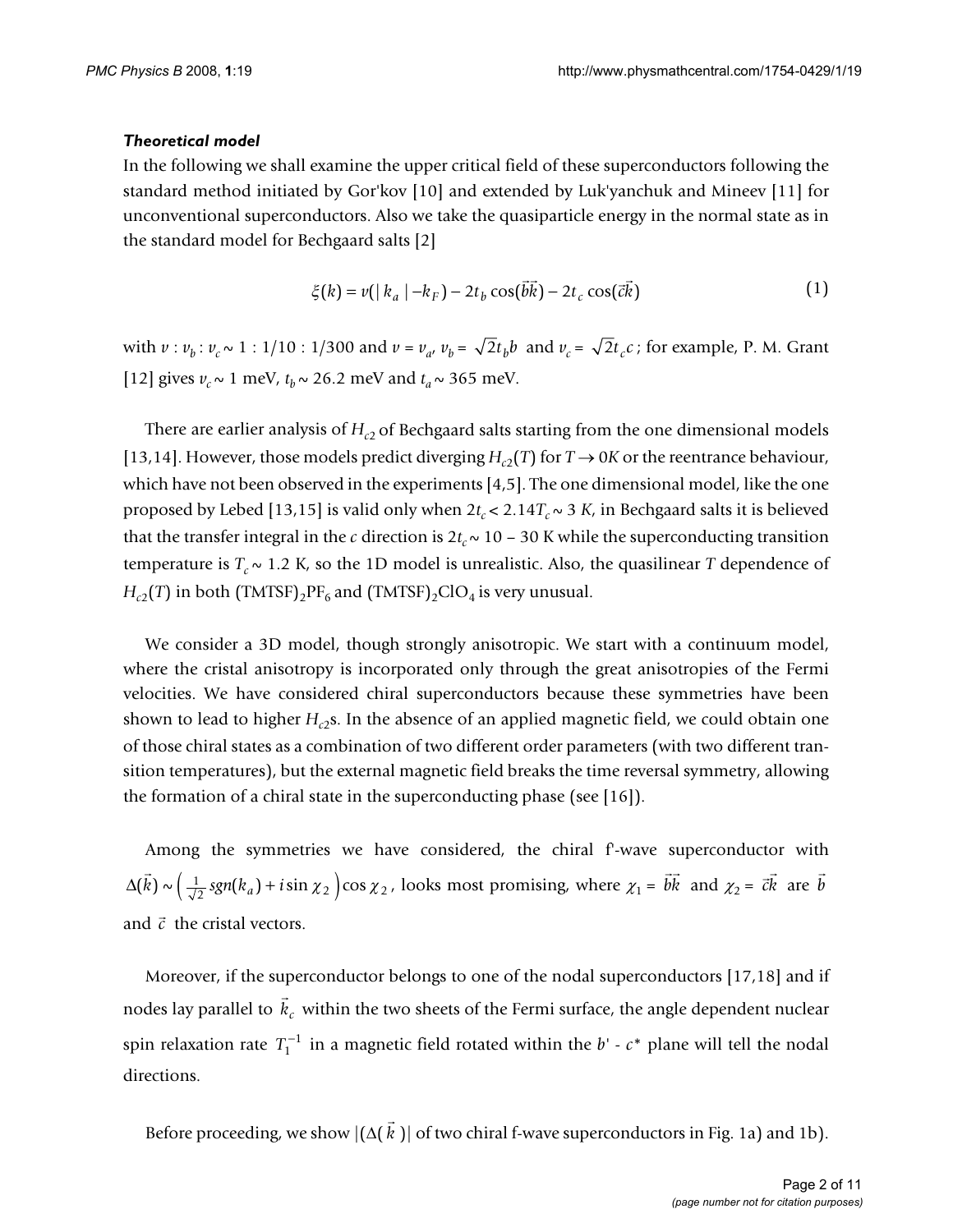

**Sketch of the order parameters**.  $|\Delta(k)|$  of chiral f-wave and chiral f-wave SC are sketched in a) and b) respectively, where  $|\Delta(k)| \sim \left[ (1 + \cos 2\chi_1)(1 - \frac{1}{2}\cos 2\chi_2) \right]^{\frac{1}{2}}$  and for chiral f and chiral f'.  $\overline{a}$ *k*  $\left[\left(1+\cos 2\chi_1\right)\left(1-\frac{1}{2}\cos 2\chi_2\right)\right]^{\frac{1}{2}}$  and  $|\Delta(k)| \sim \left[\left(1+\cos 2\chi_2\right)\left(1-\frac{1}{2}\cos 2\chi_2\right)\right]$  $[(1 + \cos 2\chi_2)(1 - \frac{1}{2}\cos 2\chi_2)]^{\frac{1}{2}}$ 

### **1 Results and discussion**

## $\bm{\mathsf{U}}$ pper critical field for  $\vec{H}\,||\,\vec{b}'$

In the following we neglect the spin component of  $\vec{\Delta}(\vec{k})$  . Most likely the equal spin pairing is realised in Bechgaard salts as in  $Sr_2RuO_4[3]$ . In this case the spin component is characterized by a unit vector  $\hat{d}$  . Also  $\hat{d}$  is most likely oriented parallel to  $\vec{c}^*$  . Let's assume  $\hat{d}$  ||  $\vec{c}^*$  , though  $H_{c2}(T)$ is independent of  $\hat{d}$  as long as the spin orbit interaction is negligible. Experimental data from both UPt<sub>3</sub> and Sr<sub>2</sub>RuO<sub>4</sub> indicate that the spin-orbit interactions in these systems are not negligible but extremely small [3]. We consider a variety of triplet superconductors (see some of them in Fig. 1), most of them chiral variants, as we find in general that the chiral variant has larger  $H_{c2}$ than the non-chiral one:

*Simple p-wave SC:*  Following [17,18] the upper critical field is determined by  $\rightarrow$  $\Delta(k) \sim sgn(k_a)$ 

$$
-\ln t = \int_0^\infty \frac{du}{\sinh u} (1 - K_1)
$$
 (2)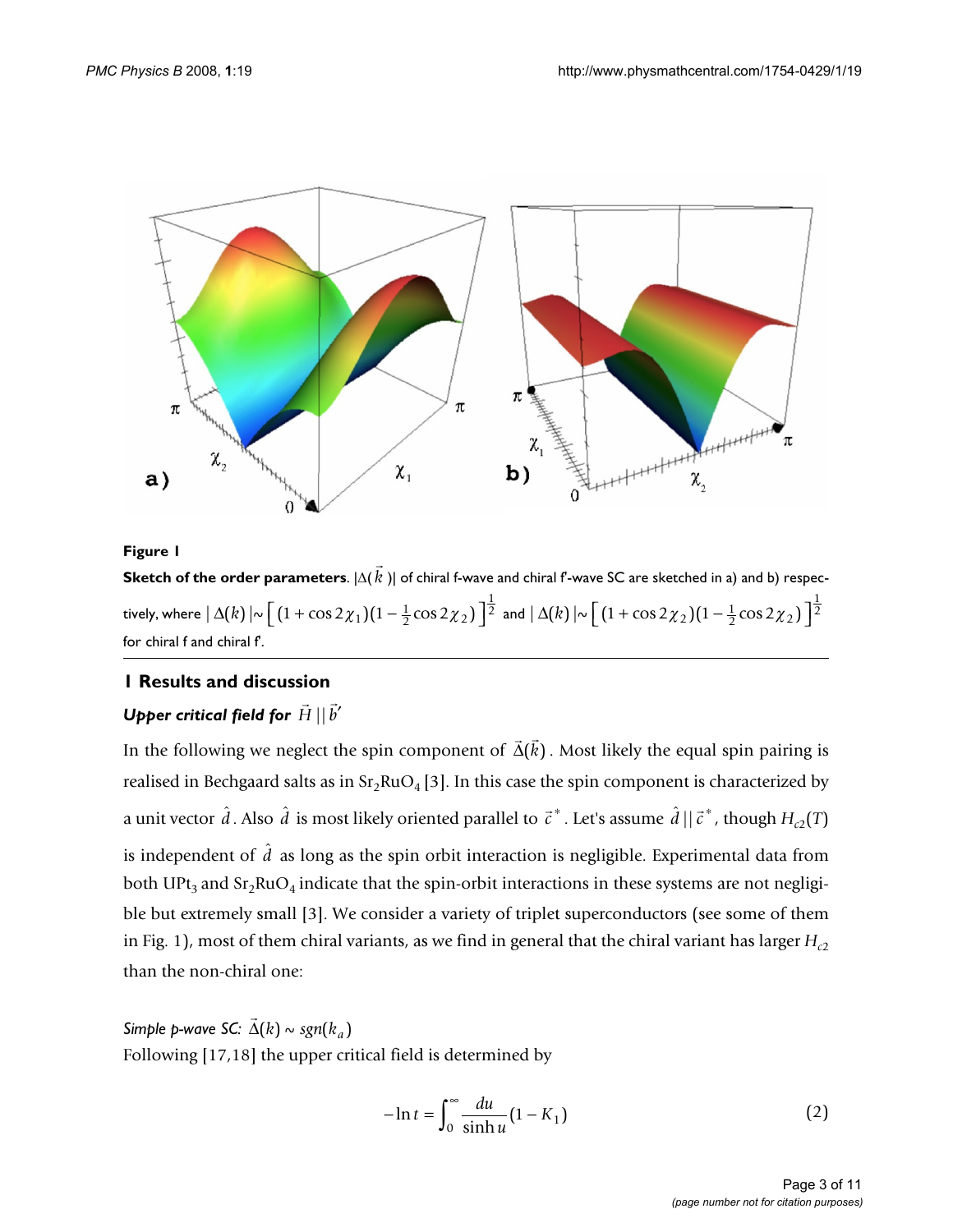$$
-C\ln t = \int_0^\infty \frac{du}{\sinh u} (C - K_2)
$$
 (3)

where

$$
K_1 = \langle e^{-\rho u^2 |s|^2} \left( 1 + 2C\rho^2 u^4 s^4 \right) \rangle
$$
 (4)

$$
K_2 = \langle e^{-\rho u^2 |s|^2} \left( \frac{1}{6} \rho^2 u^4 s^{*4} + C \left( 1 - 8 \rho u^2 |s|^2 + 12 \rho^2 u^4 |s|^4 - \frac{16}{3} \rho^3 u^6 |s|^6 + \frac{2}{3} \rho^4 u^8 |s|^8 \right) \right) \tag{5}
$$

and  $t = \frac{T}{T_c}$ ,  $\rho = \frac{v_a v_c e H_c 2(r)}{2(2\pi T)^2}$ ,  $s = (\frac{1}{\sqrt{2}} sgn(k_a) + i \sin \chi_2)$ ,  $\chi_2 = \vec{c}k$ , and  $\langle ... \rangle$  means average over  $\chi_2$ . Here  $v_{a}$ ,  $v_{c}$  are the Fermi velocities parallel to the a axis and the c axis respectively.  $v_a v_c e H_c$ <sub>2</sub>(T  $=\frac{T}{T_c}$ ,  $\rho = \frac{v_a v_c e H_{c2}(T)}{2(2\pi T)^2}$ ,  $s = (\frac{1}{\sqrt{2}} sgn(k_a) + i \sin \chi_2)$ ,  $\chi_2 =$  $\frac{v_c e H_{c2}(1)}{2(2\pi T)^2}$ ,  $s = (\frac{1}{\sqrt{2}} sgn(k_a) + i \sin \chi_2)$ ,  $\chi_2$  $\vec{r}$ 

Here we assumed that  $\Delta(\vec{r})$  is given by [17,18]:

$$
\Delta(\vec{r}) \sim \left(1 + C(a^+)^4\right) \tag{6}
$$

where  $\rangle = \sum C_n e^{-eBx^2 - nk(x+iz) - \frac{(nk)^2}{4eB}}$  is the Abrikosov state [19],  $C_n$  the occupancy of the n<sup>th</sup> Landau level (we assume there is only one occupied Landau level) and  $a^+ = \frac{1}{\sqrt{2eB}} \left( -i\partial_z - \partial_x + 2ieHz \right)$  is the raising operator.  $2 - nk(x+iz) - \frac{(nk)^2}{4eB}$ 

Then in the vicinity of  $t \to 1$  we find  $\rho = \frac{2}{7\zeta(3)}(-\ln t) = 0.237697(-\ln t)$  and  $C = \frac{93\zeta(5)}{647\zeta(3)}\rho$ .  $\frac{\zeta(5)}{\zeta(3)} \rho$ 

For  $t \to 0$  on the other hand we obtain

$$
\rho_0 = \rho_0(0) = \lim_{t \to 0} \rho t^2 = \frac{v_d v_c e H_{c2}(0)}{2(2\pi T_c)^2} = 0.1583
$$
\n(7)

and  $C = -0.031$ . From these we obtain

$$
h(0) = \frac{H_{c2}(0)}{\frac{\partial H_{c2}(t)}{\partial t}|_{t=1}} = 0.6659
$$
\n(8)

Both  $\rho_0(t)$  and  $C(t)$  are evaluated numerically and shown in Fig. 2a) and b) respectively. Here  $\rho_0(t) = t^2 \rho(t) = v_a v_c e H_{c2}(t) / 2(2\pi T_c)^2$ .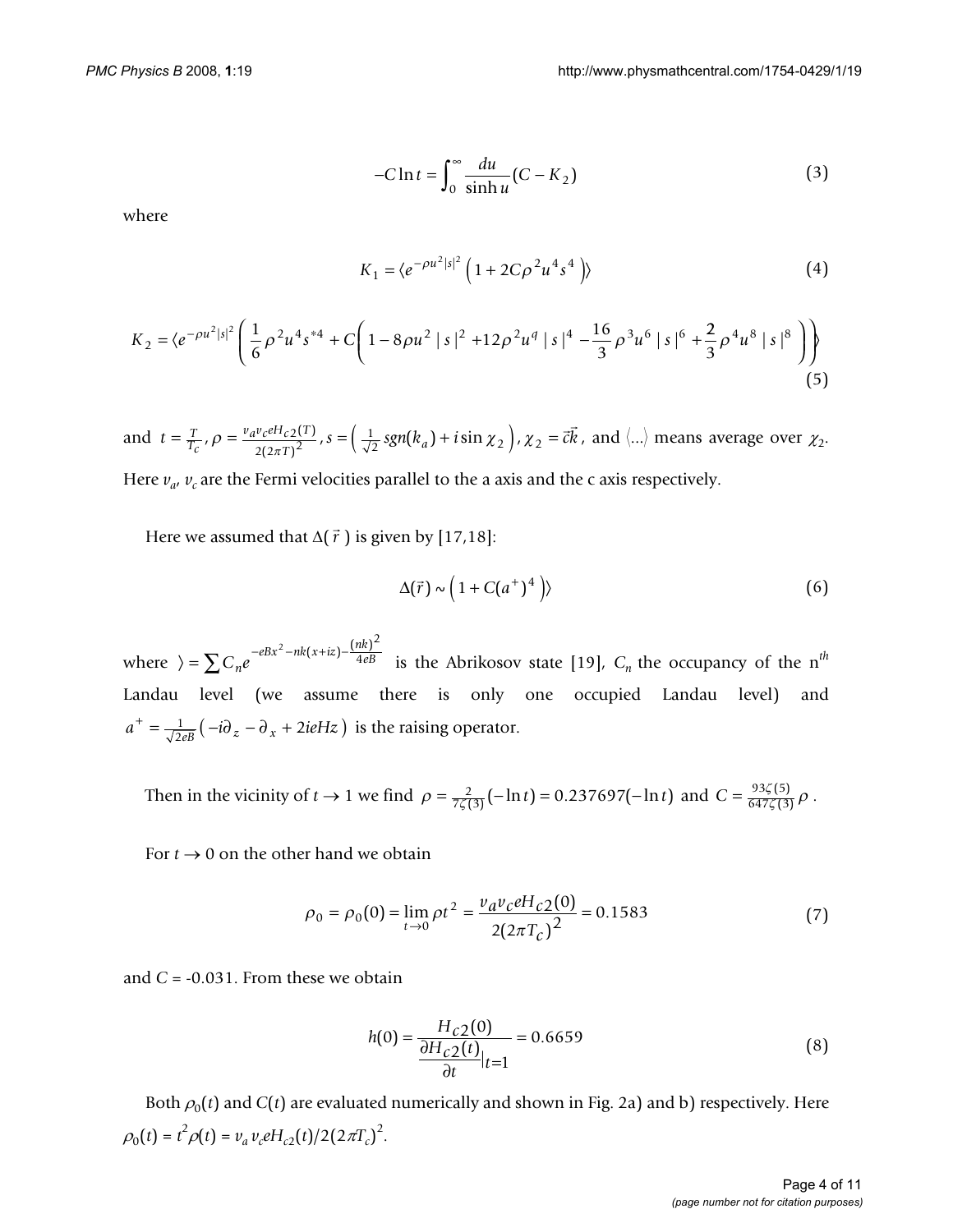

 $\bf{Upper \ critical \ field \ for \ } \vec{H} \ || \vec{b}'$  . Normalised  $H_{c2}(t)$  and  $C(t)$  for  $\vec{H} \ || \vec{b}'$  are shown in a) and b) respectively. Here black, red and blue lines are chiral f'-wave, chiral p-wave and simple p-wave respectively. Chiral f-wave has the same  $H_{c2}(t)$  as chiral p-wave.

*Chiral p-wave SC:*  Here  $\frac{1}{\sqrt{2}}$  *sgn*( $k_a$ ) + *i* sin( $\chi_2$ ) is the analogue of  $e^{i\varphi}$  if in the 3D systems in the quasi 1D system.  $\rightarrow$  $\Delta(k) = 1 / \sqrt{2 sgn(k_a) + i \sin(\chi_2)}$ 

For a chiral state the Abrikosov function is written as [20]:

$$
\Delta(\vec{r}, \vec{k}) \sim (s + Cs^*(a))^2)
$$
 (9)

where  $s = \frac{1}{\sqrt{2}} sgn(k_a) + i \sin(\chi_2)$ . Then we obtain eq. 2–3 with

$$
K_1 = \langle e^{-\rho u^2 |s|^2} \left( |s|^2 - 2Cs^4 \right) \rangle
$$
 (10)

$$
K_2 = \langle e^{-\rho u^2 |s|^2} \left( -s^4 + C |s|^2 \left( 1 - 4\rho u^2 |s|^2 + 2\rho^2 u^4 |s|^4 \right) \right) \rangle \tag{11}
$$

and the same expressions for  $t$ ,  $\rho$ ....

For  $t \to 1$  we find  $C = 1 - \sqrt{1.5} = -0.2247$  and  $\rho = 0.3838(-\ln t)$ .

On the other hand, for  $t \to 0$  we obtain  $C = -0.3660$  and  $\rho_0 = 0.27343$ .

From these we obtain  $h(0) = 0.71324$ . We obtain  $\rho(t)$  and  $C(t)$  numerically. They are shown in Fig. 2a) and 2b) respectively.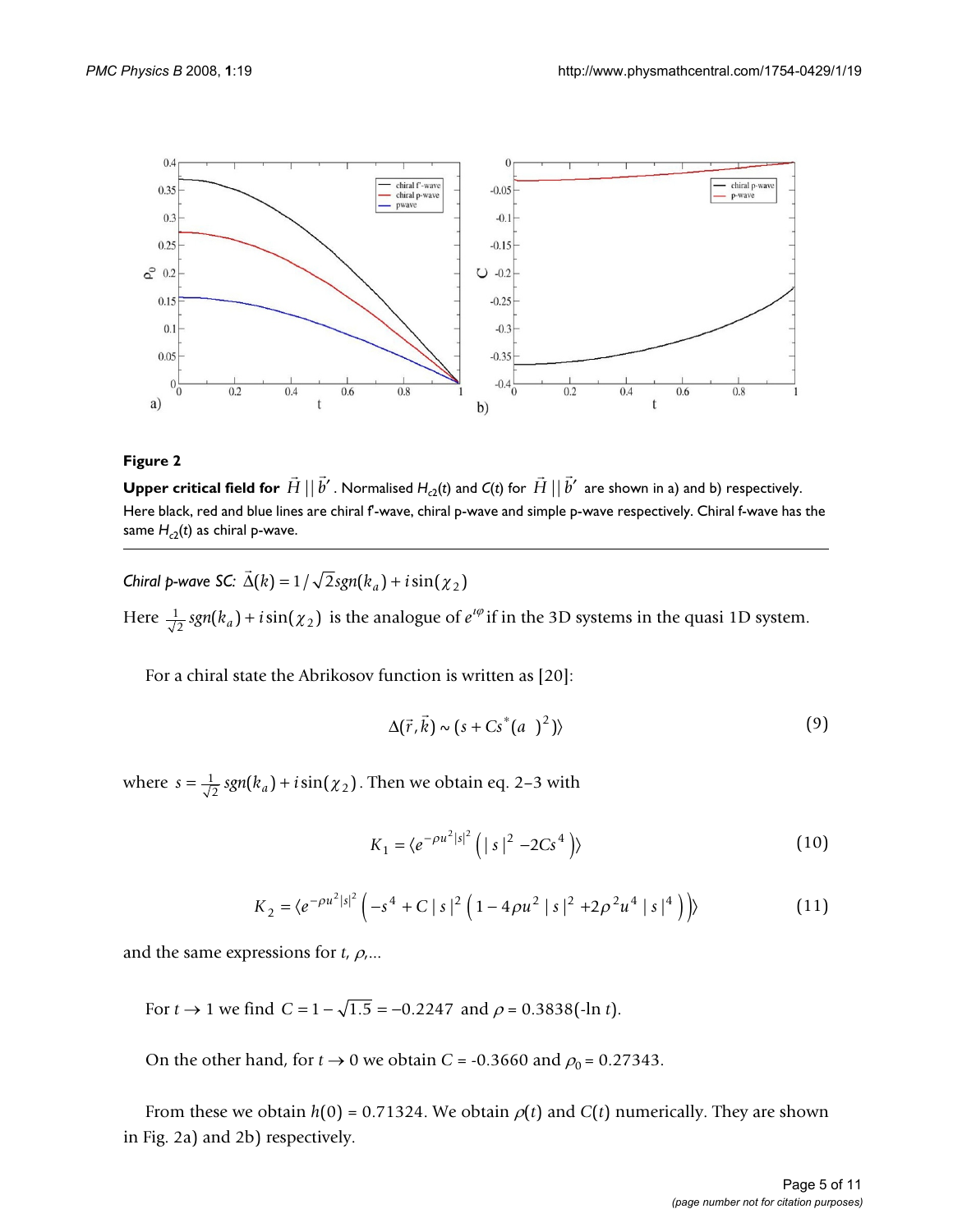*Chiral f-wave SC:*  $\hat{\Delta}(k) \sim \hat{d}s \cos \chi_1$  $H_{c2}(t)$  is determined from eq. 2–3 where now:

$$
K_1 = \langle (1 + \cos 2\chi_1) e^{-\rho u^2 |s|^2} \left( |s|^2 - 2\rho u^2 s^4 \right) \rangle
$$
 (12)

$$
K_2 = \langle (1 + \cos 2\chi_1)e^{-\rho u^2 |s|^2} \left( -\rho u^2 s^4 + C |s|^2 (1 - 4\rho u^2 |s|^2 + 2\rho^2 u^4 |s|^4) \right) \rangle \tag{13}
$$

Here now  $\langle ... \rangle$  means the average over both  $\chi_1$  and  $\chi_2$ . As in previous sections,  $s = \frac{1}{\sqrt{2}} sgn(k_a) + i\sin(\chi_2)$  (s depends on the direction of the magnetic field). Then it is easy to see that the chiral f-wave SC has the same  $H_c(t)$  and  $C(t)$  as the chiral p-wave SC, since the variable  $\chi_1$  is readily integrated out.

*Chiral f-wave SC:*  $\hat{\Delta}(k) \sim \hat{d}s \cos \chi_2$ 

Now we have a set of equations similar to the chiral f-wave except  $(1 + \cos 2\chi_1)$  in both eqs. 13 has to be replaced by  $\frac{4}{3}(1 + \cos 2\chi_1)$ . We obtain, for  $t \to 1$ ,  $C = -0.2247$  and  $\rho = 0.5181(-\ln t)$ . On the other hand, for  $t \to 0$  we find  $C = -0.3660$  and  $\rho_0 = 0.3734$ .

We show  $\rho_0$  and *C*(*t*) of the chiral f-wave in Fig. 2a) and 2b) respectively.

Note that  $C(t)$  is the same for three chiral states (chiral p-wave, chiral f-wave and chiral fwave) as well as chiral p-wave studied in [20].

Therefore for the magnetic field  $\vec{H} \, || \, \vec{b}'$  , the chiral f<sup>-</sup>-wave have the largest  $H_{c2}(t)$  if we assume  $T_c$  and *v*,  $v_c$  are the same. Also  $H_{c2}(t)$  of these states are closest to the observation.

## $\bm{\mathsf{U}}$ pper critical field for  $\vec{H}\,||\,\vec{a}$

In this section, we assume the applied magnetic field runs parallel to the direction defined by  $\vec{a}$  . We calculate the upper critical field in these circunstances for different symmetries of the order parameter, following the same procedure as the one we used in previous section.

*Simple p-wave SC:*  $\Delta(k) = sgn(k_a)$ The equation for  $H_{c2}(t)$  is given by [17,18] and can be written as in eq. 2–3 with:  $\rightarrow$  $k$ ) =  $sgn(k_a)$ 

$$
K_1 = \langle e^{-\rho u^2 |s|^2} \left( 1 + 2C\rho^2 u^4 s^4 \right) \rangle
$$
 (14)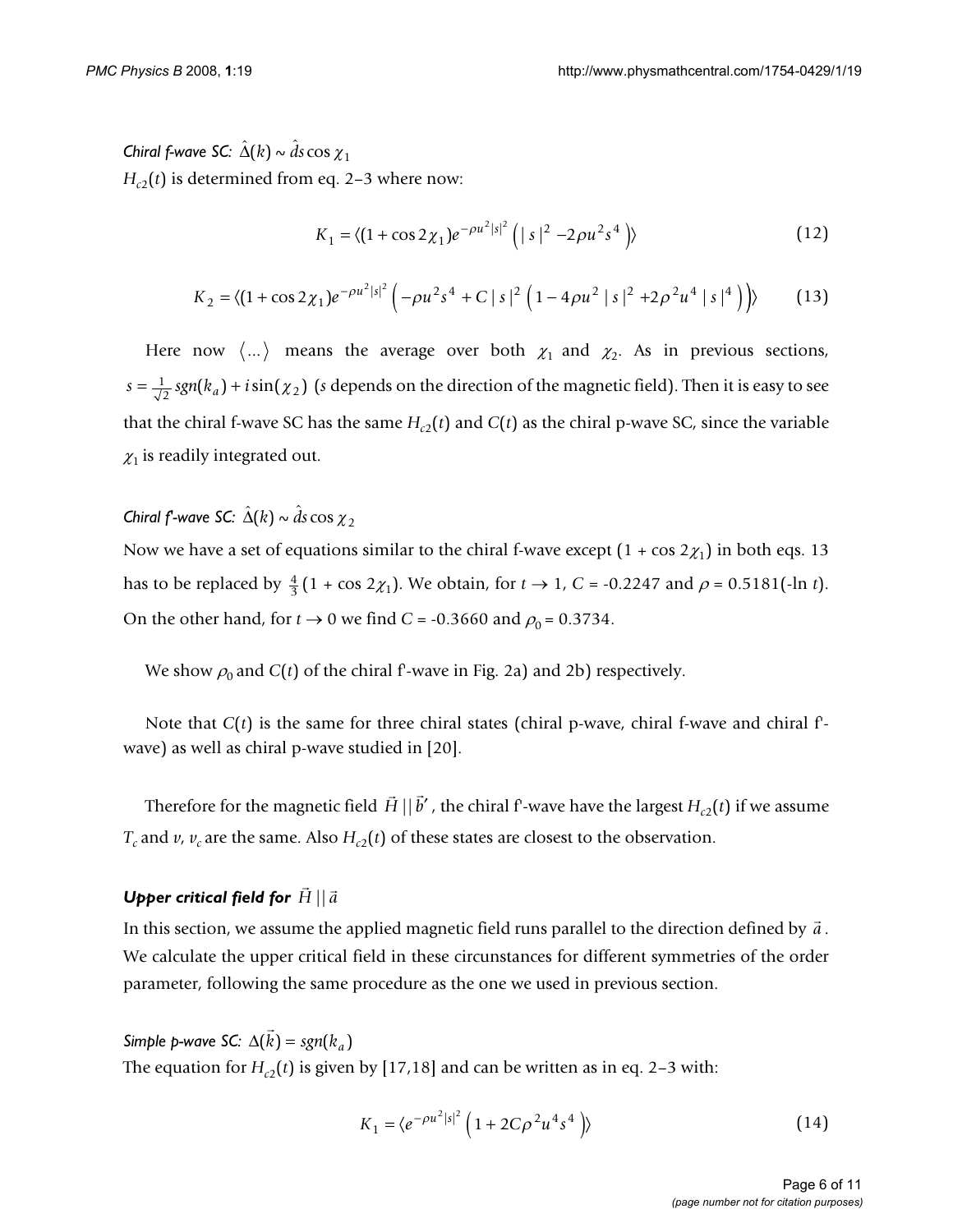$$
K_2 = \langle e^{-\rho u^2 |s|^2} \left( \rho^2 u^2 s^4 + C \left( 1 - 8\rho u^2 |s|^2 + 12\rho^2 u^4 |s|^4 - \frac{16}{3} \rho^3 u^6 |s|^6 + \frac{2}{3} \rho^4 u^8 |s|^8 \right) \right) \tag{15}
$$

where 
$$
t = \frac{T}{T_c}
$$
,  $\rho = \frac{v_b v_c e H_c 2(t)}{2(2\pi T)^2}$  and  $s = (\sin \chi_1 + i \sin \chi_2)$  with  $\chi_1 = \vec{bk}$  and  $\chi_2 = \vec{ck}$ .

Then for *t* → 1, we find  $C = -\frac{93\zeta(5)}{508\zeta(3)} \rho$  and  $\rho = \frac{2}{7\zeta(3)}(-\ln t) = 0.2377(-\ln t)$ . While for *t* → 0  $C = \frac{3}{2\beta_0} - \sqrt{\left(\frac{3}{2\beta_0}\right)^2 + \frac{1}{12}} = -0.0170129$  and  $\rho_0 = \frac{v_b v_c e H_{c2}(0)}{2(2\pi T_c)^2} = \frac{1}{4\gamma}$ , where  $\alpha_0 = -\langle \ln |s|^2 \rangle =$  $\frac{\zeta(5)}{\zeta(3)}$   $\rho$  and  $\rho = \frac{2}{7\zeta(3)}(-\ln t) = 0.2377(-\ln t)$  $2\beta_0$  $\frac{3}{\beta_0} - \sqrt{\left(\frac{3}{2\beta_0}\right)^2 + \frac{1}{12}} = -0.0170129$  and  $\rho_0 = \frac{v_b v_c e H_{c2}(0)}{2(2\pi T_c)^2} = \frac{1}{4\gamma}$  $=\frac{v_b v_c e H_{c2}(0)}{2(2\pi T_c)^2} = \frac{1}{4\pi}$  $\left( 0\right)$  $(2\pi T_c)$ 

0.220051 and  $\beta_0 = -\langle \frac{s^4}{\mu^4} \rangle = \frac{4}{\pi} - 1 = 0.0170$ . From these we obtain  $h(0) = 0.73673$ .  $= -\langle \frac{s^4}{|s|^4} \rangle = \frac{4}{\pi} - 1 = 0.0170$ 

Both *h*(*t*) and *C*(*t*) are evaluated numerically and we show them in Fig. 3a) and 3b) respectively.

# *Chiral p-wave SC:*  $\Delta(k) \sim \left( \frac{1}{\sqrt{2}} sgn(k_a) + i \sin \chi_2 \right)$

Now  $H_{c2}(t)$  is determined by a similar set of equations as Ec. 10–11. Now,  $s = (\sin \chi_1 + i \sin \chi_2)$ . In particular we find for  $t \to 1$  *C* = -0.027735 and  $\rho = 0.212598(\ln t)$  while for  $t \to 0$  *C* = -0.067684 and  $\rho_0 = 0.139672$ . We obtain  $h(0) = 0.6566$ . We show  $h(t)$  and  $C(t)$  in Fig. 3a) and 3b) respectively.

## *Chiral f-wave SC:*  $\hat{\Delta}(k) \sim \hat{d}s \cos \chi_1$

Again we use a similar set of equations as Ec. 12–13, with  $s = (\sin \chi_1 + i \sin \chi_2)$ , we find for  $t \rightarrow$ 1 *C* = -0.0356236 and  $\rho$  = 0.2744495(ln *t*) while for *t*  $\rightarrow$  0 *C* = 0.066 and  $\rho_0$  = 0.1920 and *h*(0) = 0.6997. Both *h*(*t*) and *C*(*t*) are evaluated numerically and shown in Fig. 3a) and 3b).

*Chiral f'-wave SC:*  $\hat{\Delta}(k) \sim \hat{d} s \cos \chi_2$ Now we find for  $t \to 1$  *C* = -0.05 and  $\rho$  = -0.2910(ln *t*), while for  $t \to 0$  *C* = -0.1019 and  $\rho_0$  = 0.2090.

We have shown again *h*(*t*) and *C*(*t*) in Fig. 3a) and 3b) respectively.

Comparing these results with  $H_{c2}(T)$  from (TMTSF)<sub>2</sub>PF<sub>6</sub> and (TMTSF)<sub>2</sub>ClO<sub>4</sub> [4,5], we can conclude that for both  $\vec{H} \parallel \vec{b}'$  and  $\vec{H} \parallel \vec{a}$  , the chiral f'-wave SC is most consistent with experimental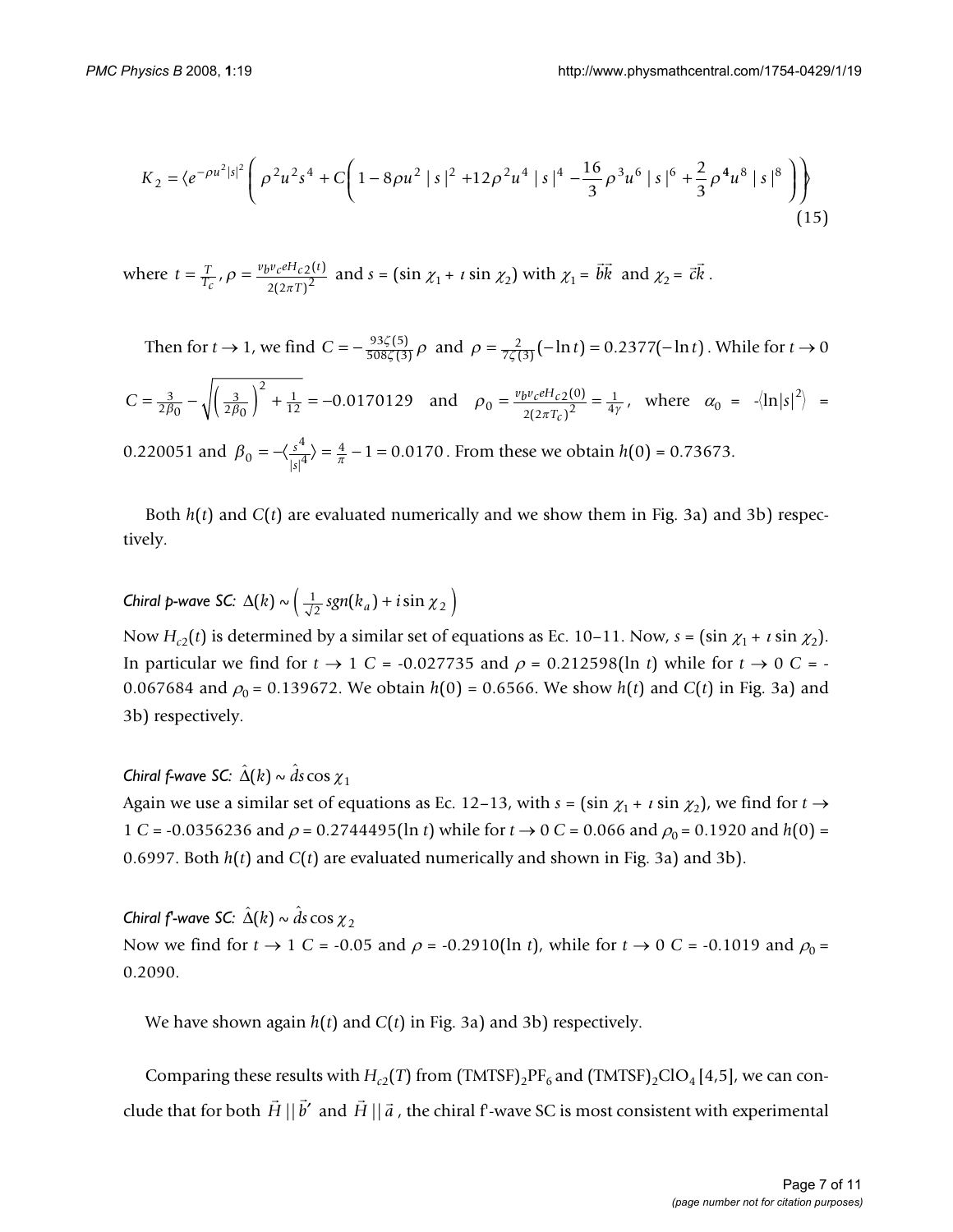

 $\blacksquare$  .<br>Upper critical field for  $\vec{H}\,||\,\vec{a}$  . Normalised  $H_{c2}$ (t) and C(t) for  $\vec{H}\,||\,\vec{a}\,$  are shown in a) and b) respectively. Here black, red, blue and green lines are chiral f'-wave, chiral f-wave, chiral p-wave and simple p-wave respectively.

data. In particular these states have relatively large *h*(0) (see Table 1). On the other hand almost the same  $H_{c2}(0)$  for  $\vec{H} \mid |\vec{b}'|$  and  $\vec{H} \mid |\vec{a}|$  has to be still accounted.

#### *Nodal lines in*  $\varDelta(k$  *)*  $\rightarrow$ *k*

We have seen that from the temperature dependence of  $H_{c2}(T)$ , we can deduce the chiral f-wave and chiral f'-wave superconductors are the most favourable candidates. They have nodal lines on the Fermi surface (i.e. the  $\chi_1$  -  $\chi_2$  plane), the chiral f-wave SC at  $\chi_1 = \pm \frac{\pi}{2}$ , while chiral f-wave SC at  $\chi_2 = \pm \frac{\pi}{2}$ .

| Table I: Summary of results. Here $\rho_0(0) = \frac{1}{2(2\pi T_c)^2}$<br>and $h(0) = \frac{\partial H_{c2}(t)}{\partial H_{c2}(t)} _{t=1}$ |                                 |                        |                        |                                                |                  |                    |  |  |  |
|----------------------------------------------------------------------------------------------------------------------------------------------|---------------------------------|------------------------|------------------------|------------------------------------------------|------------------|--------------------|--|--|--|
|                                                                                                                                              | symmetry                        | C(0)                   | C(1)                   | $-\frac{\partial \rho}{\partial t}\big _t = 1$ | $\rho_0(0)$      | h(0)               |  |  |  |
| $H \mid  b $                                                                                                                                 | p-wave                          | $-0.031$               | 0                      | 0.2377                                         | 0.1583           | 0.6659             |  |  |  |
|                                                                                                                                              | chiral p-wave<br>chiral f'-wave | $-0.2247$<br>$-0.2247$ | $-0.3660$<br>$-0.3660$ | 0.3838<br>0.5181                               | 0.2734<br>0.3734 | 0.71324<br>0.72073 |  |  |  |
| $H \mid a$                                                                                                                                   | p-wave                          | $-0.017$               | 0                      | 0.2377                                         | 0.1751           | 0,7366             |  |  |  |
|                                                                                                                                              | chiral p-wave                   | $-0.066$               | $-0.028$               | 0.2126                                         | 0.1396           | 0,6566             |  |  |  |
|                                                                                                                                              | chiral f-wave                   | $-0.066$               | $-0.035$               | 0.2744                                         | 0.1920           | 0.6997             |  |  |  |
|                                                                                                                                              | chiral f'-wave                  | $-0.1019$              | $-0.05$                | 0.2910                                         | 0.2090           | 0,7182             |  |  |  |

| Table 1: Summary of results. Here $\rho_0(0) = \frac{v^2 e H_{c2}(0)}{2(2\pi T_c)^2}$ and $h(0) = \frac{H_{c2}(0)}{\frac{\partial H_{c2}(t)}{\partial t} _t}$ |  |  |  |
|---------------------------------------------------------------------------------------------------------------------------------------------------------------|--|--|--|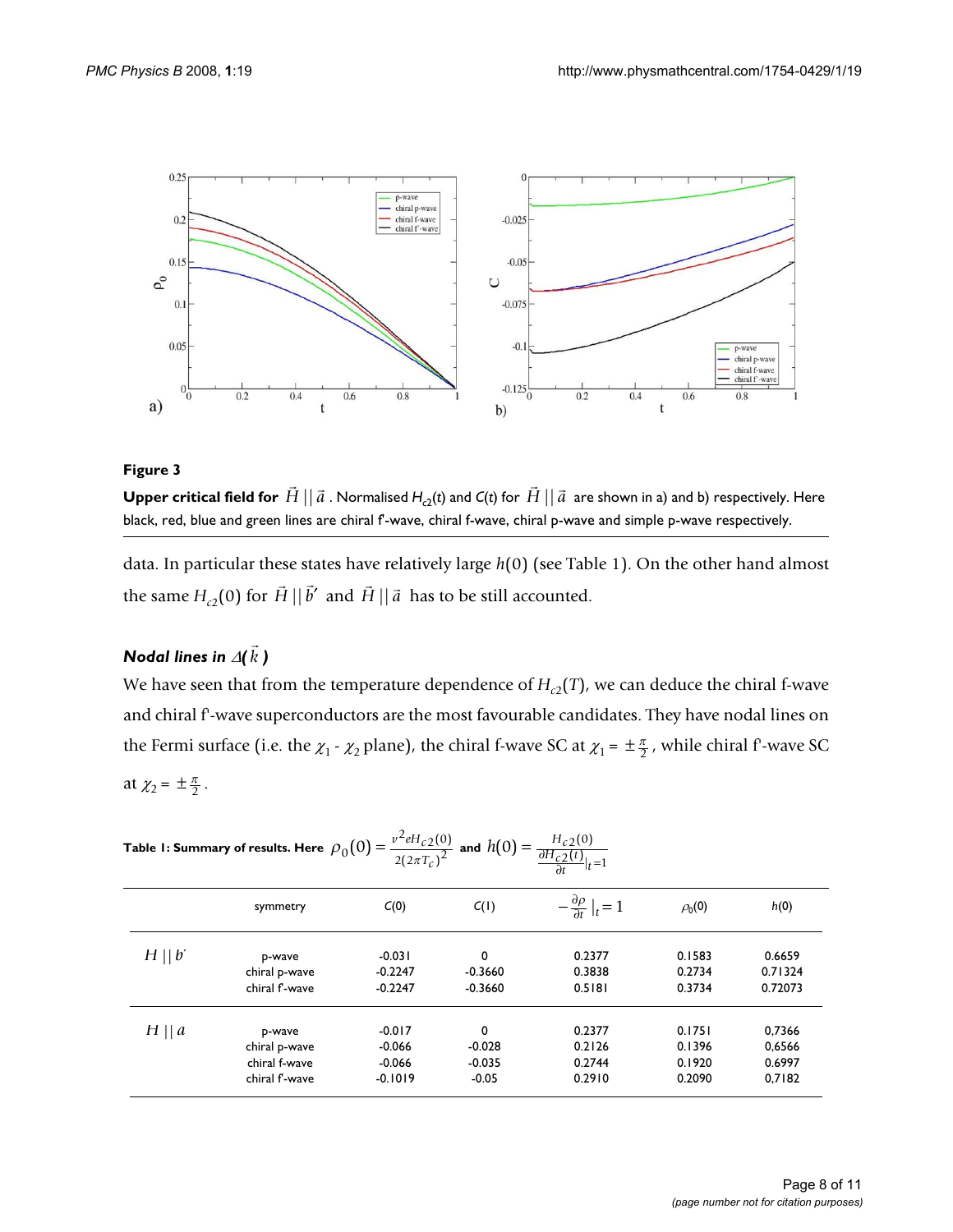These nodal lines may be detected if the nuclear spin relaxation rate is measured in a magnetic field rotated within the *b'* - *c*\* plane.

Following the standard procedure given in [21], the quasiparticle density of states in the vortex state for  $T \ll T_c$  and  $E = 0$  is given by

$$
N(0,\vec{H}) = \frac{2}{\pi^2} v^2 \sqrt{eH} \left( 1 + \cos \theta^2 \sin \chi_{10}^2 \right) \frac{1}{2}
$$
 (16)

where  $\chi_{10}$  is the position of the nodal line (i.e. the angle that defines the line on which  $\Delta(k) = 0$ ). So for the chiral f-wave SC we find  $\chi_{10}$  =  $\frac{\pi}{2}$  and *N* (0, *H* ) exhibits the simple angular dependence. On the other hand when nodal lines are on the  $\chi_2$  axis, the  $\theta$  dependence will be too small to see. Finally this gives Ļ *H*

$$
T_1^{-1}(\vec{H})/T_{1N}^{-1} = \left(\frac{2}{\pi^2}\right)^2 \vec{v}^2(eH)\left(1 + \cos\theta^2\right)
$$
 (17)

for the chiral f-wave SC.

We show the  $\theta$  dependence of  $T_1^{-1}$  in Fig. 4 for a few candidates. The chiral f-wave SC has the strongest  $\theta$  dependence (solid line) while the chiral h-wave SC (dashed line) and the chiral pwave SC (dotted line) have a similar  $\theta$  dependence.

### **Conclusion**

We have computed the upper critical field of Bechgaard salts for a variety of nodal superconductors with the standard microscopic theory. The results are shown in Fig. 2 and 3. We find:

a) Assuming all these superconductors have the same  $T_c$ , the chiral f-wave SC  $\Delta(k) \sim \left(\frac{1}{\sqrt{2}}\operatorname{sgn}(K_a) + i\sin\chi_2\right)$  (cos  $\chi_2$ ) appears to be the most favourable with largest  $H_{c2}$ 's for both  $\vec{H} \parallel \vec{b}'$  and  $\vec{H} \parallel \vec{a}$ .  $\rightarrow$  $\vec{\Delta}(k) \sim \left(\frac{1}{\sqrt{2}}\operatorname{sgn}(K_a) + i \sin \chi_2 \right) \cos \chi_2$ 

b) However, non of these states exhibit the quasilinear temperature dependence of  $H_{c2}(T)$  as observed in [3].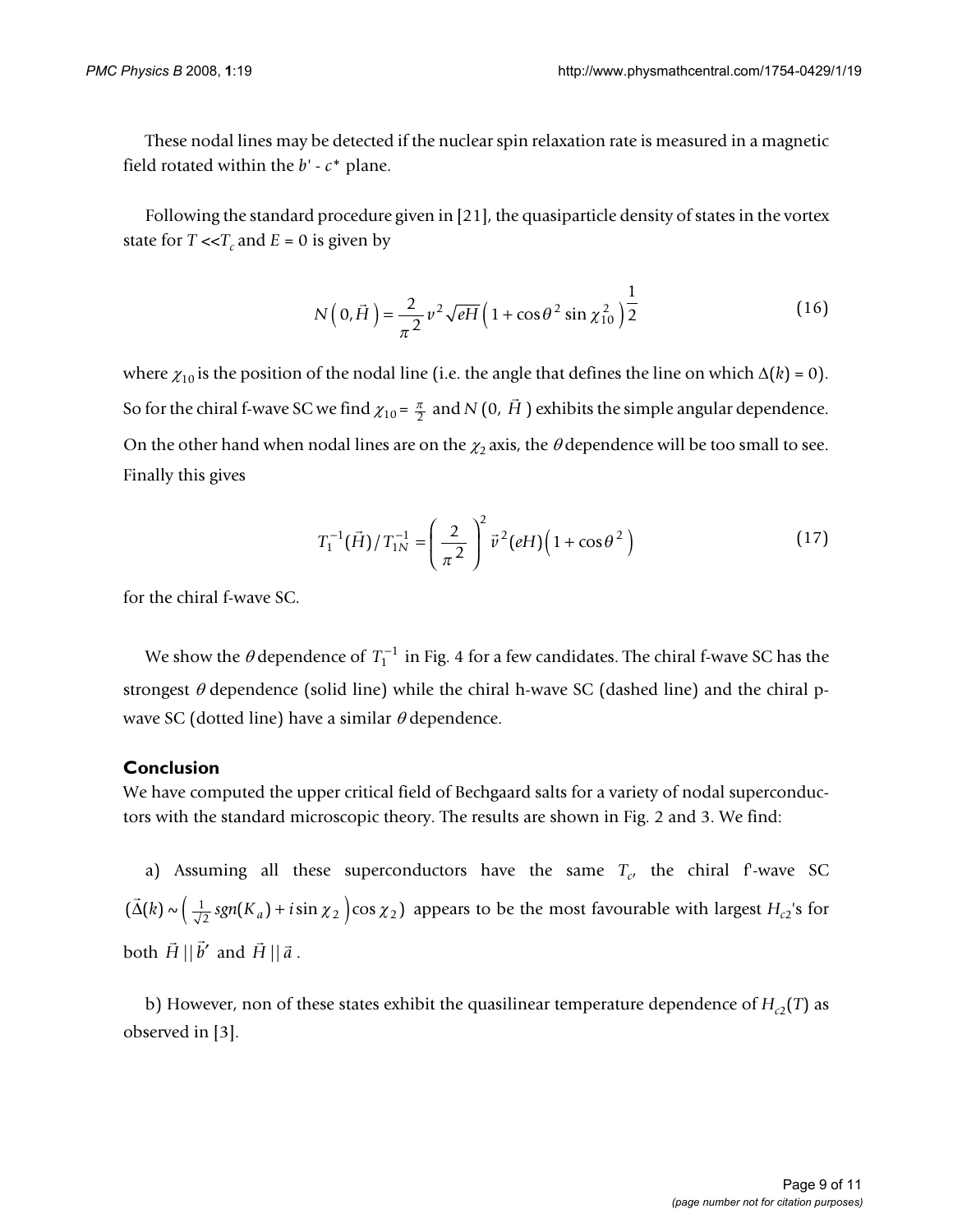

**Nuclear spin relaxation rate**. The angle dependent nuclear spin relaxation rate for a few nodal superconductors is shown. Chiral f-wave, chiral h-wave and chiral p-wave are represented in red, blue and black lines respectively. If the nodes lie parallel to  $\chi_1$ , then it is invisible to NMR, so chiral f-wave gives the same results as chiral f-wave.

c) Also the present theory predicts  $H_{c2}(0) \sim (v_a v_c)^{-1}$  and  $(v_b v_c)^{-1}$  for  $\vec{H} || \vec{b}'$  and  $\vec{H} || \vec{a}$  respectively. This means  $H_{c2}(0)$  for  $\vec{H} || \vec{a}$  is about 5 time larger than the one for  $\vec{H} || \vec{b}'$  contrary to observation.

d) From  $H_{c2}(0) \sim 5T$  and  $T_c = 1.5$  K we can extract  $v^2 = v^2 = \sqrt{v_a v_c} \sim 1.510^4 \sim 1.510^4$  cm s<sup>-1</sup>, consistent with the known values of  $v_a$ ,  $v_c$ .

We have also shown that the nodal lines should be visible through the angle dependent  $T_1^{-1}$ in NMR with the magnetic field rotating in the c\*-b' plane.

### **Acknowledgements**

We thank S. Brown, P. Chaikin, S. Haas and H. Won for useful discussion. ADF also acknowledges gratefully the discussion with J. Ferrer and F. Guinea. The authors would also like to aknowledge the useful comments of the reviewers during the correction process.

### **References**

- 1. Jerome D, Mazard A, Ribault M, Bechgaard K: *J Phys Lett (Paris)* 1980, **47:**L95.
- 2. Ishiguro T, Yamaji K, Saito G: *Organic Superconductors* Berlin: Springer-Verlag; 1998.
- 3. Maki K, Haas S, Parker D, Won H: *Chinease J Phys* 2005, **43:**532.
- 4. Lee IJ, Chaikin PM, Naughton MJ: *Phys Rev B* 2002, **65:**R180502.
- 5. Oh JI, Naughton MJ: *Phys Rev Lett* 2004, **92:**067001.
- 6. Clogston AM: *Phys Rev Lett* 1962, **9:**266.